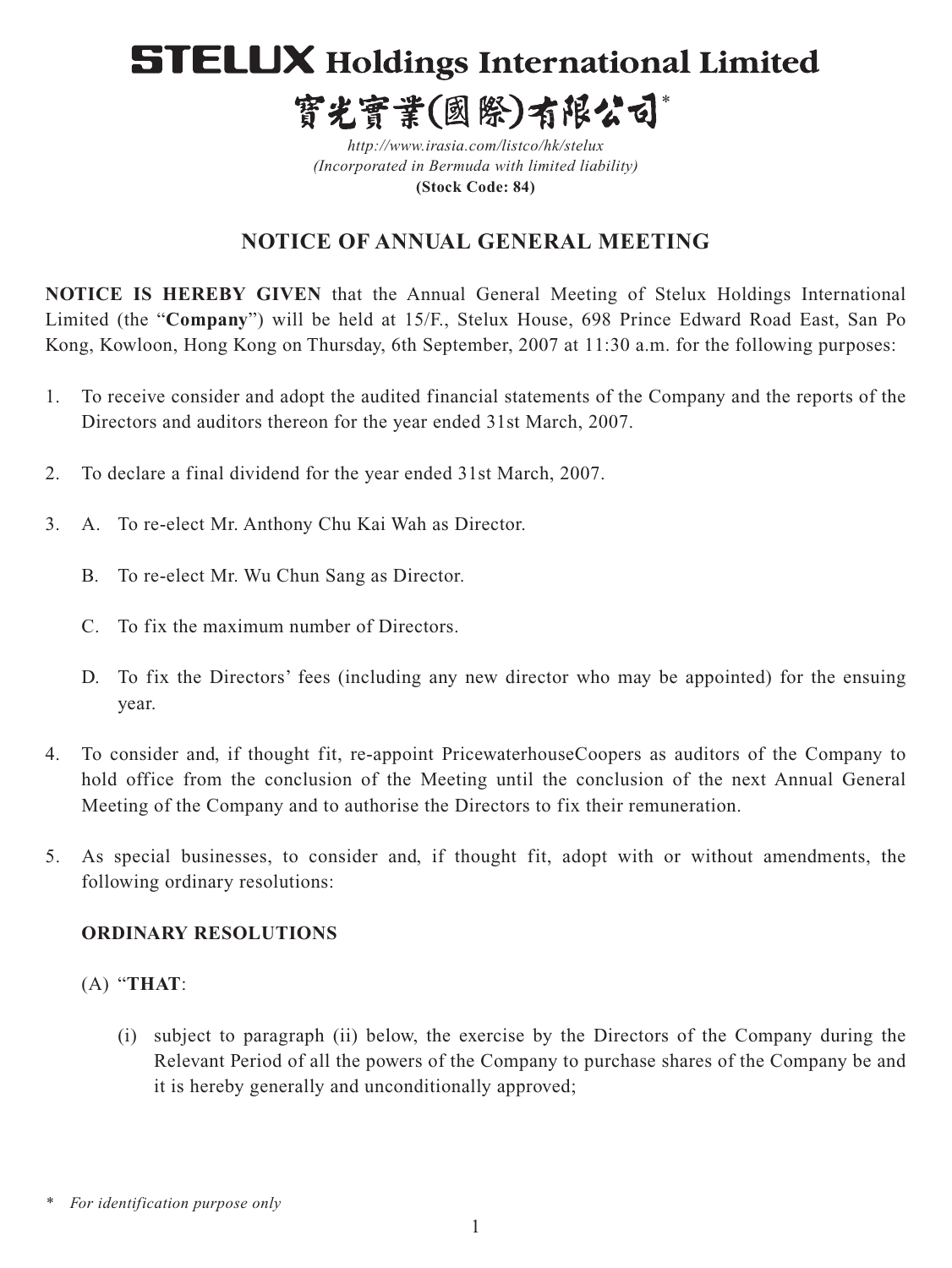- (ii) the aggregate nominal amount of shares which may be purchased on The Stock Exchange of Hong Kong Limited or any other stock exchange recognised for this purpose by the Securities and Futures Commission of Hong Kong and The Stock Exchange of Hong Kong Limited under the Hong Kong Code on Share Repurchases pursuant to the approval in paragraph (i) above shall not exceed 10 per cent of the aggregate nominal amount of the share capital of the Company in issue at the date of passing this resolution, and the said approval shall be limited accordingly; and
- (iii) for the purpose of this resolution "Relevant Period" means the period from the passing of this resolution until whichever is the earlier of:
	- (a) the conclusion of the next Annual General Meeting of the Company;
	- (b) the expiration of the period within which the next Annual General Meeting of the Company is required by the Bye-laws of the Company or The Companies Act 1981 of Bermuda (as amended) to be held; and
	- (c) the revocation or variation of the authority given under this resolution by ordinary resolution of the shareholders in general meeting."

(B) "**THAT**:

- (i) subject to paragraph (iii) below and subject to the consent of the Bermuda Monetary Authority, the exercise by the Directors of the Company during the Relevant Period of all the powers of the Company to allot, issue and deal with additional shares in the capital of the Company and to make or grant offers, agreements and options which might require the exercise of such power be and it is hereby generally and unconditionally approved;
- (ii) the approval in paragraph (i) shall authorise the Directors of the Company during the Relevant Period to make or grant offers, agreements and options which might require the exercise of such power after the end of the Relevant Period;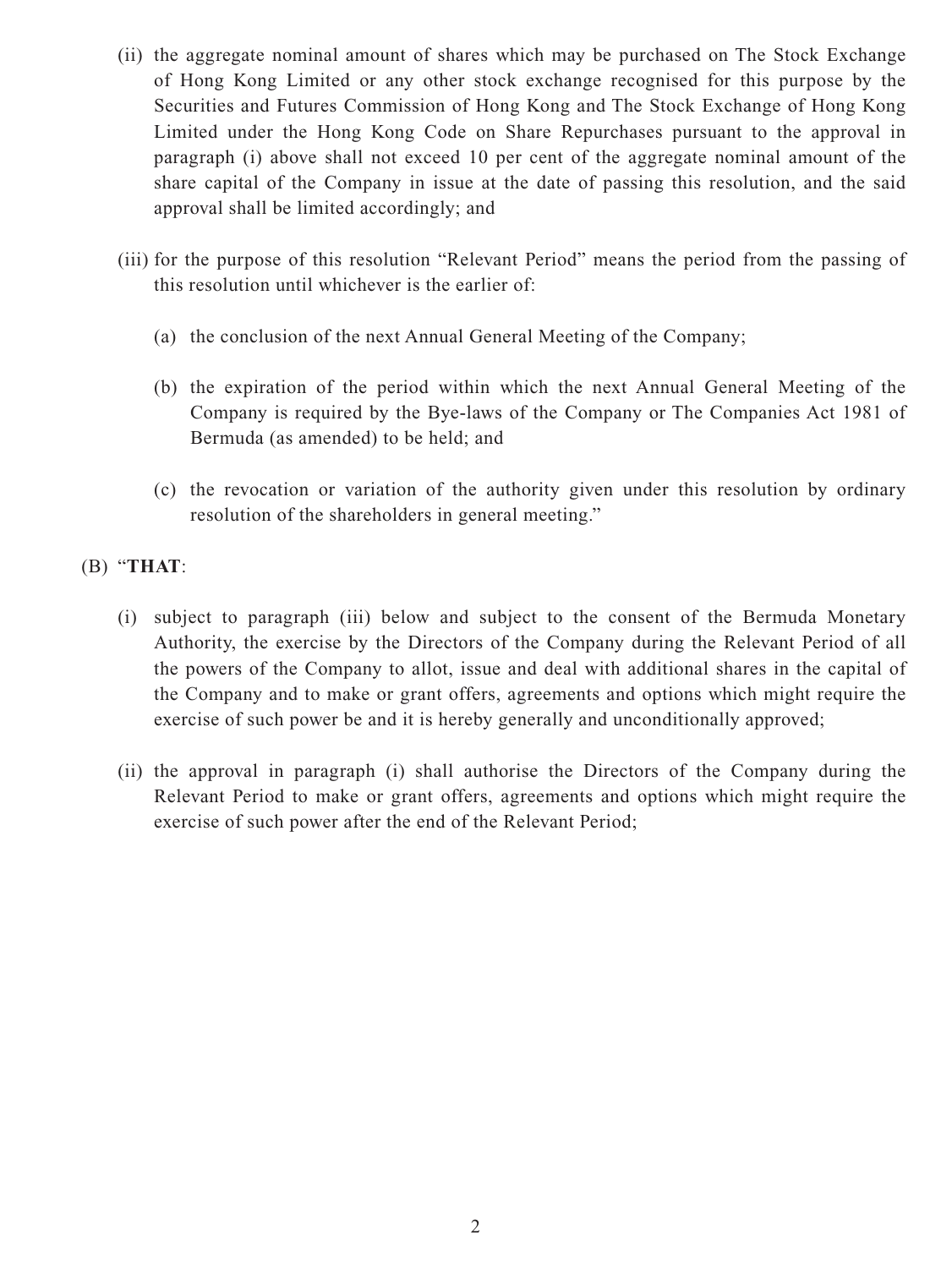- (iii) the aggregate nominal amount of share capital allotted or agreed conditionally or unconditionally to be allotted (whether pursuant to an option or otherwise) by the Directors of the Company pursuant to the approval in paragraph (i), otherwise than pursuant to (a) a Rights Issue, (b) the exercise of rights of subscription or conversion under the terms of any warrants issued by the Company or any securities which are convertible into shares of the Company (c) any option scheme or similar arrangement for the time being adopted for the grant or issue to officers and/or employees of the Company and/or any of its subsidiaries of shares or rights to acquire shares of the Company or (d) any scrip dividend or similar arrangement providing for the allotment of shares in lieu of the whole or part of a dividend on shares of the Company, shall not exceed the aggregate of: (aa) 20 per cent of the aggregate nominal amount of the share capital of the Company in issue at the date of passing this resolution and (bb) (if the Directors are so authorised by a separate ordinary resolution of the shareholders of the Company) the nominal amount of share capital of the Company repurchased by the Company subsequent to the passing of this resolution (up to a maximum equivalent to 10 per cent of the aggregate nominal amount of the share capital of the Company in issue at the date of passing this resolution), and the said approval shall be limited accordingly; and
- (iv) for the purposes of this resolution:

"Relevant Period" means the period from the passing of this resolution until whichever is the earlier of:

- (a) the conclusion of the next Annual General Meeting of the Company;
- (b) the expiration of the period within which the next Annual General Meeting of the Company is required by the Bye-Laws of the Company or the Companies Act 1981 of Bermuda (as amended) to be held; and
- (c) the revocation or variation of the approval given by this resolution by ordinary resolution of the shareholders in general meeting; and

"Rights Issue" means an offer of shares open for a period fixed by the Directors of the Company to holders of shares of the Company or any class thereof on the register on a fixed record date in proportion to their then holdings of such shares or class thereof (subject to such exclusion or other arrangements as the Directors of the Company may deem necessary or expedient in relation to fractional entitlements or having regard to any restrictions or obligations under the laws of, or the requirements of any recognised regulatory body or any stock exchange in, any territory outside Hong Kong)."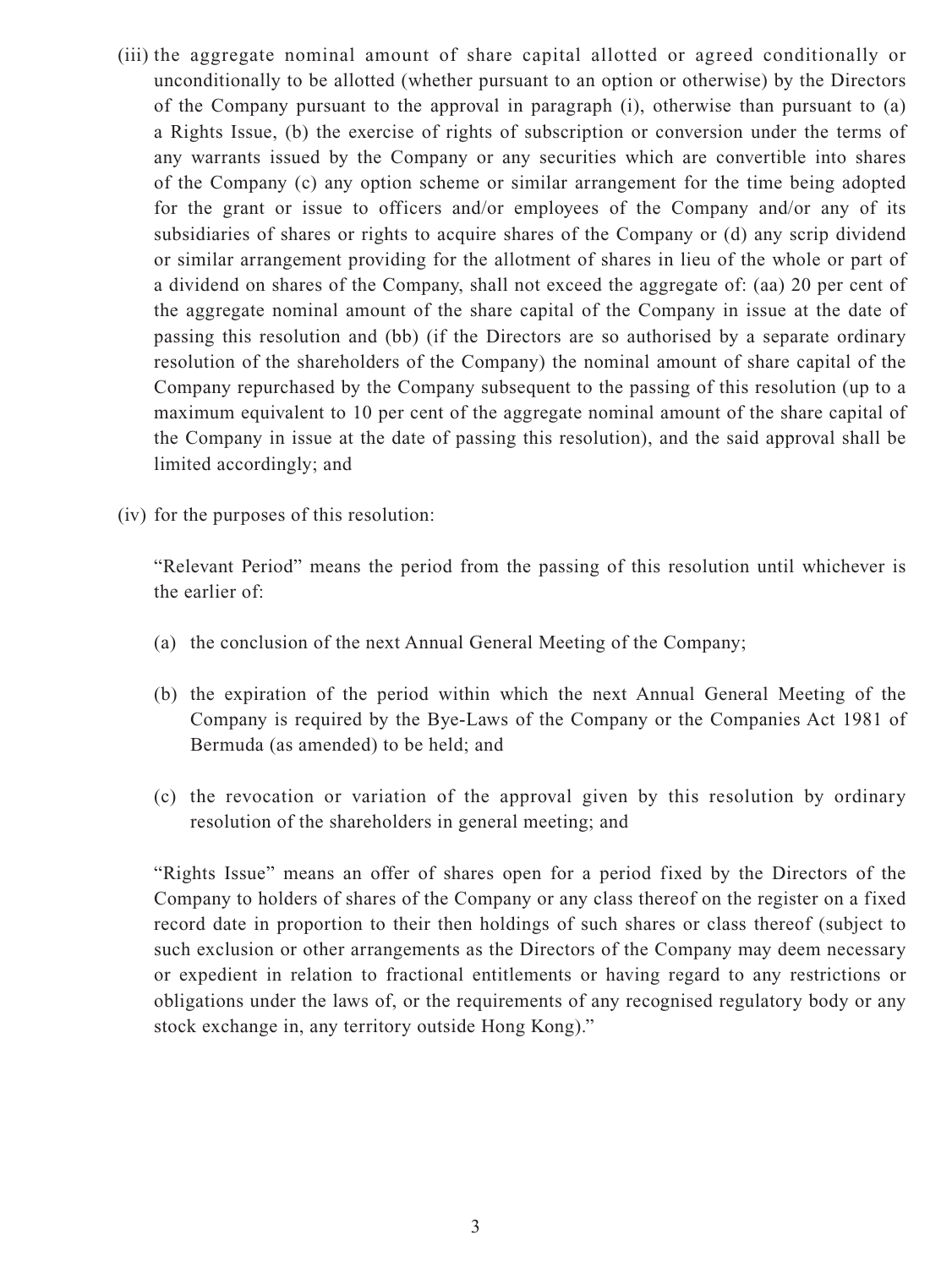- (C) "**THAT** the Directors of the Company be and they are hereby authorised to exercise the powers of the Company referred to in paragraph (i) of the resolution set out as resolution (B) in the notice of the Meeting of which this resolution forms a part in respect of the share capital of the Company referred to in sub-paragraph (bb) of paragraph (iii) of such resolution."
- 6. As special businesses, to consider and, if thought fit, adopt with or without amendments, the following special resolutions:–

### **SPECIAL RESOLUTIONS**

**THAT**, the Bye-laws of the Company be amended as follows:

(A) By deleting the existing Bye-law 97(A)(ii) and substituting therefor the following new Bye-law  $97(A)(ii):=$ 

" $97(A)(ii)$ . on expiry of the said period of 12 years the Company has given notice of its intention to sell such share by advertisement either by means of (a) appearing in English in one leading English language daily newspaper and (if the Relevant Territory is Hong Kong) in Chinese in one leading Chinese language daily newspaper circulating in the Relevant Territory or (b) in accordance with the publication requirements of the Listing Rules;"

(B) By deleting the existing Bye-law 177 and substituting therefor the following new Bye-law 177:−

"177. Notwithstanding anything hereinbefore contained to the contrary, any notice or document to be given or issued under these Bye-laws shall be in writing, and may be served by the Company on any member either personally or by sending it through the post in a prepaid letter, envelope or wrapper addressed to such member at his registered address as appearing in the register or by delivering or leaving it at such registered address as aforesaid or (in the case of a notice) either by way of advertisement in English in a leading English language daily newspaper and (if the Relevant Territory is Hong Kong) in Chinese in a leading Chinese language daily newspaper circulating in the Relevant Territory or in accordance with the publication requirements of the Listing Rules. In the case of joint holders of a share, all notices shall be given to that one of the joint holders whose name stands first in the register and notice so given shall be sufficient notice to all the joint holders."

> By order of the Board **Caroline Chong** *Company Secretary*

Hong Kong, 31st July, 2007